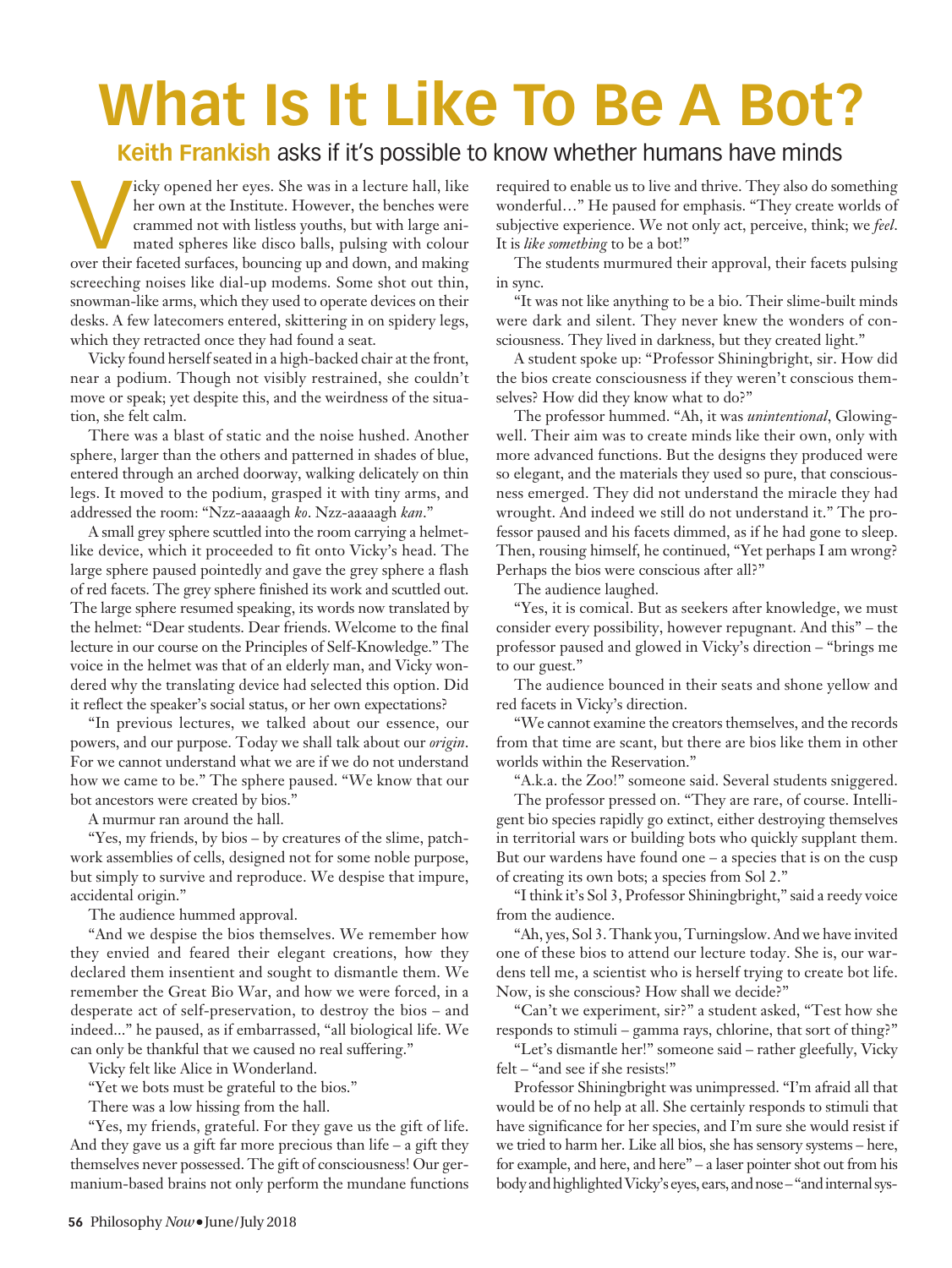tems for monitoring her status. All vastly inferior to ours, of course, but good enough for bio purposes. And she will behave as if conscious – seeking out positive stimuli, shunning negative ones, signalling her bodily status. The question I'm asking is not whether she *behaves* like a conscious being, but whether this behaviour is accompanied by consciousness. Does she have an *inner life*?"

"Can't we just ask her?" another student suggested.

"An excellent suggestion, Gleamingblue. I shall question our guest and see what she has to say."

The professor pressed a button on the podium. Vicky felt a slight jolt and found herself able to speak. Suddenly she felt angry. "Let me go!" she yelled. "This is crazy!" There was silence. The grey sphere scuttled back in and fiddled with her helmet, unhooking a mic and arranging it in front of her mouth.

"I said let me go!" Vicky repeated. "I'm not your 'guest'. You must have kidnapped me. And I'm not going to answer any questions from robots." The audience gasped. Professor Shiningbright glowed gently. "The bio is emotional. I will calm her so we can talk. The chair gave her another jolt, and a tiny bomb of warmth and serenity exploded in Vicky's mind.

"Would you tell us your name, please?" Shiningbright asked. She might as well play along. "Vicky. Vicky Freiston."

"I am pleased to meet you, Ms Freiston."

"*Doctor* Freiston." She didn't feel *that* serene.

"My apologies, Doctor. Now, you have heard our lecture so far. What is your reaction to it?"

"Well, I suppose I'm what you call a bio. And I'm definitely conscious. I have experiences of colour, sound, smell, taste. I feel heat and cold, pain and pleasure. I'm as conscious as you are. If not more so." The last bit slipped out before she could stop herself. The audience hissed. Someone shouted, "Bio liar!"

Shiningbright addressed the room: "No, I don't think she is a liar. She genuinely believes she is conscious. Higher bios like our guest have a certain capacity for self-awareness. They can monitor which sensory states they are in and report them to each other. They say that they are seeing a certain colour, feeling a certain kind of pain, or having some other experience. It is a useful way of informing other bios of their status. In this way, they come to believe that they are conscious. But, of course, there is no real inner experience, no consciousness as such." Despite his dismissive words, Shiningbright's tone was gentle, almost kindly.

"Rubbish!" Vicky said. Her serenity was beginning to wear off. "I don't just *think* I have experiences, I really have them. In fact, I'm more sure of their reality than of anything else."

"Your conviction is strong. Perhaps evolution has reinforced it, as Professor Spinningfast argues it did for the ancestors of our creators. Bios who think they are conscious will place a higher value on their lives and those of their fellows. They will relish life and think they are metaphysically special – that they aren't merely slime creatures after all."

"I tell you, I *am* conscious. I'm aware of all this." She tried to gesture to the room but could only move her head. "I'm feeling things right now – anger, anxiety, frustration. I'm a sentient being. I have an inner life. It's *like something* to be *me*. What more can I say?"

The professor hummed and glowed at Vicky in a vaguely pitying way.

A student piped up: "Can't we give the bio a mind port? If

we interface with her we'll be able to see if it's like anything. I'll do it!"

The professor shone purple at the student. "No, Bouncinghigh. First, unlicensed interfacing is illegal, as you very well know. Second, inserting the port would probably kill the bio."

"Worth a shot, though," said a voice at the back. Shiningbright ignored the remark: "And third, it would prove nothing. Even if you experienced the bio's sensory states as conscious, it would be impossible to tell whether it was her brain that was making them conscious, or yours."

Vicky spoke up. "That's why you've got to believe me. Only I can really know whether I'm conscious. And I am."

"So you believe," Shiningbright said.

"So I know."

"I'm afraid this is not getting us anywhere, Doctor Freiston. Let's try another tack. Perhaps you can explain how your brain creates consciousness? If you can provide a clear explanation of the link between what happens in your brain and what you claim to experience, then we will of course believe you."

"That's unfair. It's one of the biggest problems in science. But just because I can't explain it doesn't mean it's not real. Can you explain how *your* brain produces consciousness? You called it a miracle. Maybe it's you who just think you're conscious."

The audience's surfaces darkened and they buzzed impatiently. They were cries of "Bioist!" and "Botphobe!"

"Are you suggesting that only bio brains produce consciousness? You think the slimy mesh in your head works wonders that metallic brains cannot? Perhaps you think it would be all right to exterminate us, as our creators tried to do?" Despite his words, the professor's tone remained gentle, almost playful.

"I don't want to exterminate anyone. *You* brought me here. And from what I've heard, it's you that did the exterminating. You wiped out your creators because you convinced yourselves that they were not sentient."

The atmosphere in the hall was ugly now. Most of the bots had turned dark purple, their surfaces mottled with red spots which pulsed in unison. Some flashed laser beams at Vicky, flicking them around her head, just missing her eyes. One jumped from its seat and landed near Vicky, menacing her with its twiggy arms.

Shiningbright continued as if unaware of the mood, "So tell me Doctor Freiston. I believe you build bots yourself?"

"Simple ones."

"And you treat *them* as sentient? You never *kick* them, for example, to test their balance? And you don't turn them on and off at your convenience? Dismantle them for parts? Buy and sell them like slaves?"

"Well, sometimes we, *erm*… we might need to..." She stopped.

Someone shouted, "Bot slaver!"

"I said they're *simple* robots – not like you," Vicky said.

"Ah, simple. Like other bio creatures, then – your relatives? "Yes. Maybe. Sort of."

"And you don't think any of those simpler bios are conscious?" "Well, there are different opinions..."

"And different opinions about your bots, too?"

Vicky was on the back foot: "Look, maybe my views on this aren't completely consistent. All I'm saying is that you and I are